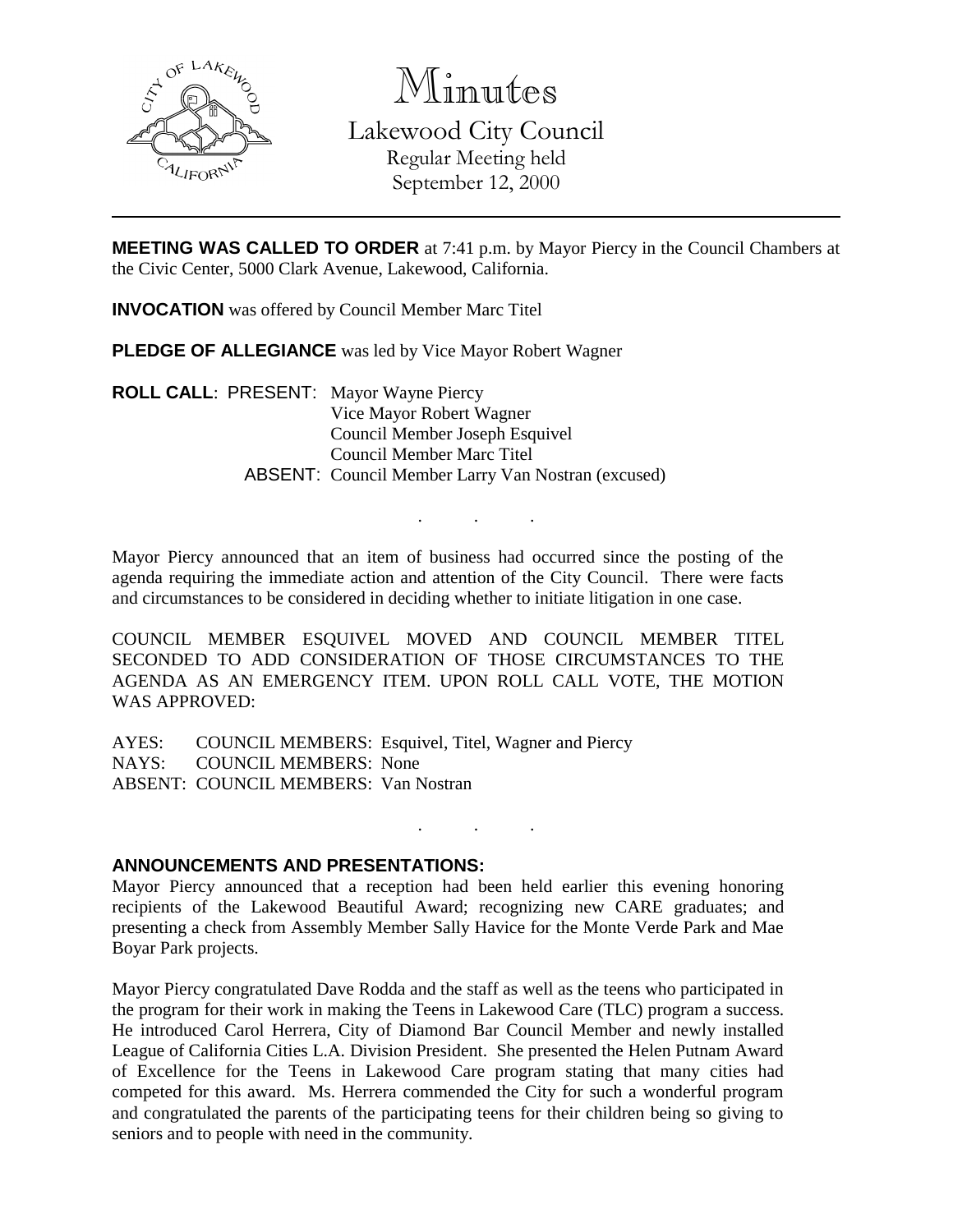## **ANNOUNCEMENTS AND PRESENTATIONS:** Continued

Mayor Piercy noted that Matt Knabe, new field representative for L.A. County Fourth District Supervisor Don Knabe, was in the audience and thanked him for attending the meeting.

Mayor Piercy announced that work had begun on the Iacoboni Library renovation and that while the library was closed, library services would be available at all County libraries in the region and particularly at Nye Library and at Long Beach's Ruth Bach Library.

. . .

#### **ROUTINE ITEMS:**

Vice Mayor Wagner requested that Routine Item 4 be considered separately.

COUNCIL MEMBER ESQUIVEL MOVED AND COUNCIL MEMBER TITEL SECONDED TO APPROVE ROUTINE ITEMS 1 THROUGH 3.

RI-1 Approval of Minutes of the Meeting held August 22, 2000

RI-2 Approval of Personnel Transactions

RI-3 Approval of Registers of Demands dated August 17, August 24, and August 31, 2000

UPON ROLL CALL VOTE, THE MOTION WAS APPROVED:

AYES: COUNCIL MEMBERS: Esquivel, Titel, Wagner and Piercy NAYS: COUNCIL MEMBERS: None ABSENT: COUNCIL MEMBERS: Van Nostran

RI-4 Approval of Agreement for Solid Waste Consulting Services with SCS Engineering

Vice Mayor Wagner stated that although he would support this item, he had reservations about the way these services had been arranged, as he felt the Solid Waste Management Committee should have been involved in the process.

MAYOR PIERCY MOVED AND COUNCIL MEMBER ESQUIVEL SECONDED TO APPROVE ROUTINE ITEM 4. UPON ROLL CALL VOTE, THE MOTION WAS APPROVED:

. . .

AYES: COUNCIL MEMBERS: Esquivel, Titel, Wagner and Piercy NAYS: COUNCIL MEMBERS: None ABSENT: COUNCIL MEMBERS: Van Nostran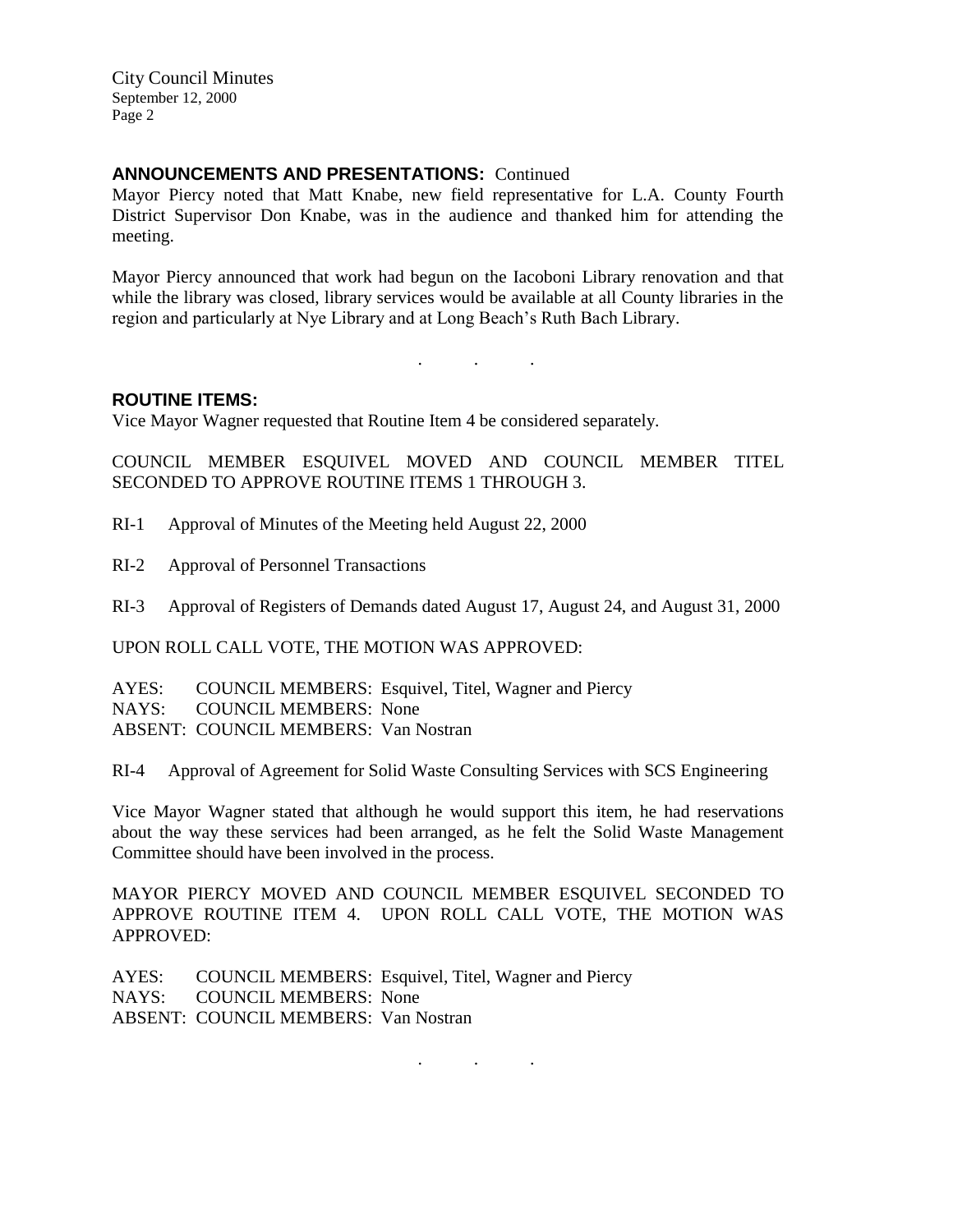## **1.1 • AWARD OF PUBLIC WORKS PROJECT NO. 00-15, WEINGART SENIOR CENTER RENOVATION PROJECT**

Lisa A. Rapp, Director of Public Works, presented an oral report based on her memorandum contained in the agenda packet and reported that a bid opening had been held on August 31st for the renovation of the Weingart Senior Center and that no bids were received. She added that six contractors qualified to bid the project by attending a mandatory pre-bid conference and that when contacted by staff to find out why they did not bid had indicated that they could not obtain timely bids from sub-contractors in order to verify bid pricing. She explained that when no bids were received, the Public Contract Code allowed the legislative body to proceed with the project under other provisions of State law. After consulting with the City Attorney and finding that the slated improvements were of such importance that it was necessary to proceed at this time, it was recommended that the City Council authorize staff to negotiate Public Works Contract 00-15 for the Weingart Senior Center Renovation Project and present it to Council for approval at its next meeting.

Mayor Piercy opened the public hearing at 7:55 p.m. and called for anyone in the audience wishing to address the City Council on this matter. There was no response.

COUNCIL MEMBER TITEL MOVED AND VICE MAYOR WAGNER SECONDED TO CLOSE THE PUBLIC HEARING AND AUTHORIZE STAFF TO NEGOTIATE PUBLIC WORKS CONTRACT NO. 00-15 FOR THE WEINGART SENIOR CENTER RENOVATION PROJECT AND PRESENT IT TO THE CITY COUNCIL FOR APPROVAL AT THE SEPTEMBER 26TH MEETING. UPON ROLL CALL VOTE, THE MOTION WAS APPROVED:

AYES: COUNCIL MEMBERS: Esquivel, Titel, Wagner and Piercy NAYS: COUNCIL MEMBERS: None ABSENT: COUNCIL MEMBERS: Van Nostran

# **3.1 • PEERLESS WATER COMPANY MERGER WITH THE SOUTHERN CALIFORNIA WATER COMPANY**

. . .

Director of Water Resources, Jim Glancy, presented an oral report based on his memorandum contained in the agenda packet and stated that Peerless Water Company operated a water utility serving about 2000 businesses and homes generally in the city of Bellflower but with approximately 98 Paramount residents and 105 Lakewood customers. He added that the Peerless system owned 986 acre-feet of groundwater pumping rights and maintained no direct connection to Metropolitan Water District of Southern California. The system was currently undergoing review by the Public Utilities Commission (PUC) for a stock trade merger into the Southern California Water Company which served a fairly large number of customers in the eastern portion of Lakewood. He stated that a notice had been sent to all Peerless customers and a hearing had been held in San Francisco. The City had participated on behalf of Lakewood homeowners by sending a letter to the PUC pointing out that the notice indicated there would be a substantial increase in water rates to ex-Peerless customers after the merger took place and requesting the PUC hold a hearing locally so residents could participate in the process. The City of Paramount had indicated that they would like to acquire the portion of the Peerless system that was within their city boundaries, however, no headway had been made.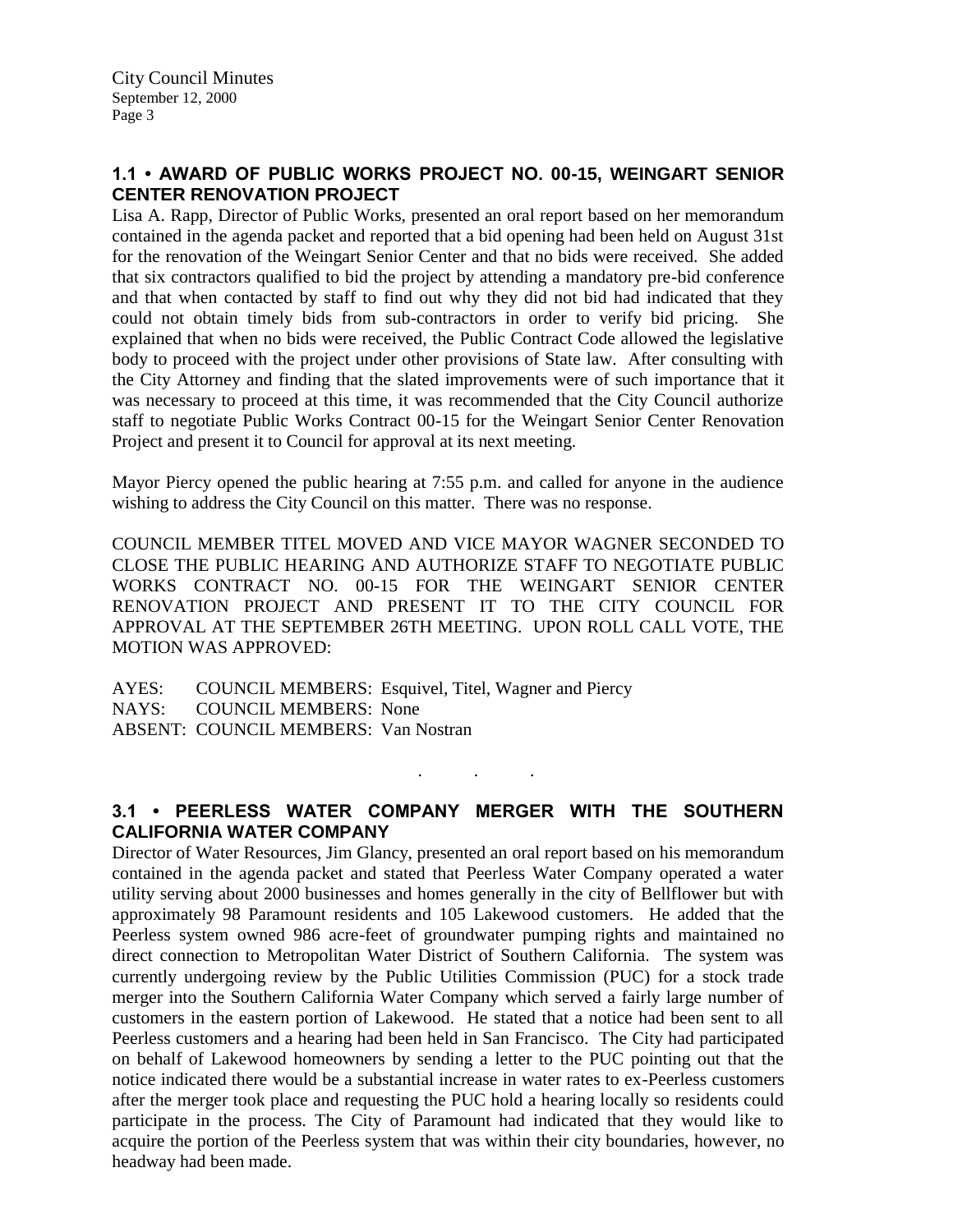# **3.1 • PEERLESS WATER CO. MERGER WITH SO. CALIF. WATER CO.** - **Continued**

In response to Council Member Esquivel's inquiry, Mr. Glancy explained that Bellflower shared the same concerns about the deal but did not operate a water utility, therefore, they could not assume any responsibility. He added that all three cities had sent letters to the PUC questioning the merger.

Council Member Titel stated the City had some flexibility in that it operated its own water utility, currently providing direct service to about 20,000 homes in Lakewood. He added that there were some options that the City might be able to consider in mitigating this kind of an offset either through purchase of the system or something else but that we were not that far along in the process and he recommended working with Peerless and Southern California Water to make sure that the residents were treated equitably.

Council Member Esquivel posed a question regarding the source of water in that area being 100% from Peerless. Council Member Titel stated it was his understanding that services currently were being provided by the Peerless Water Company and would be transferred to Southern California Water at a substantially higher service rate.

Craig Champion, 6000 Balfern Avenue, distributed materials representing his calculations of the financial impact of the increase in water rates and stated he and his neighbors were soliciting the Council's assistance in opposing this proposal/merger and possibly bringing them into the Lakewood water system.

Mayor Piercy reiterated that the letter had been sent to the PUC to give the City time to work on this on behalf of the citizens indicating this had been a first step to formalize the attempt to resolve these issues. At Mayor Piercy's request, approximately 35 members of the audience raised their hands to indicate their support of Mr. Champion's appeal.

Mr. Champion verified for Council Member Esquivel that it was his understanding their only source of water was from Peerless.

Vice Mayor Wagner stated that the effort to integrate the affected residents into the Lakewood system would not be that extensive and recommended staff be directed to initiate negotiations for the purchase of water services for the 105 residences within the City.

Council Member Titel confirmed his concurrence with Vice Mayor Wagner's recommendation. He stated that as members of the Water Committee, they felt very strongly that the issue of the 105 services within the City needed to be resolved in a way that was fair and equitable. Council Member Titel also expressed his concerns regarding the public policy implications when this type of change could be made with the only opportunity for the public to be heard being a public hearing held 400 miles away from the affected residents. He emphasized there ought to be ample opportunity for the affected people to be heard locally.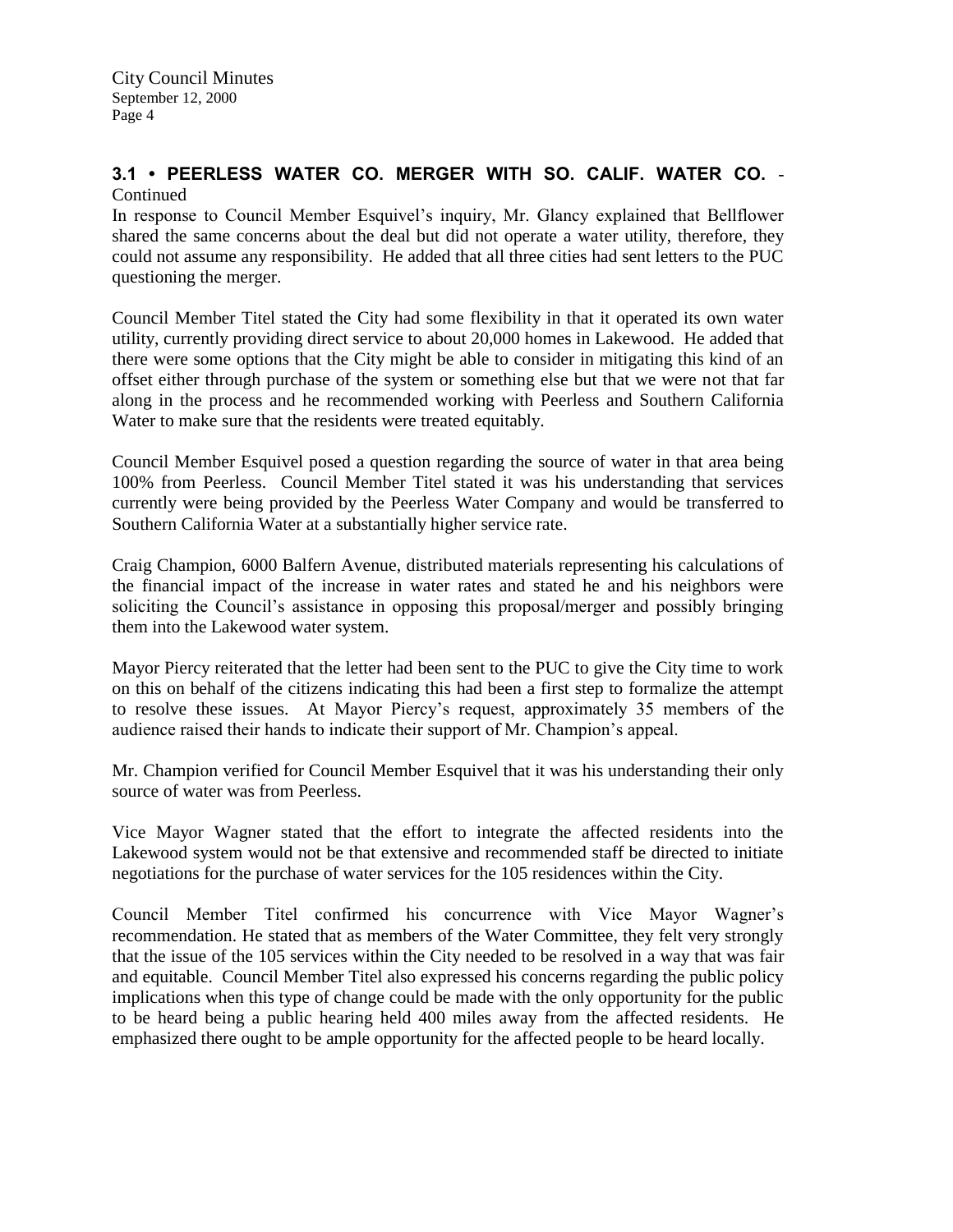# **3.1 • PEERLESS WATER CO. MERGER WITH SO. CALIF. WATER CO.** - **Continued**

VICE MAYOR WAGNER MOVED AND COUNCIL MEMBER TITEL SECONDED TO DIRECT STAFF TO INITIATE EFFORTS/NEGOTIATIONS TO ACQUIRE THE 105 SERVICES OF THE PEERLESS WATER COMPANY THAT ARE WITHIN THE CITY OF LAKEWOOD. UPON ROLL CALL VOTE, THE MOTION WAS APPROVED:

AYES: COUNCIL MEMBERS: Esquivel, Titel, Wagner and Piercy NAYS: COUNCIL MEMBERS: None ABSENT: COUNCIL MEMBERS: Van Nostran

At 8:14 p.m., Mayor Piercy called for a brief recess. At 8:18 p.m., the meeting was reconvened.

. . .

. . .

## **3.2 • AGREEMENT FOR RECYCLING OF MUNICIPAL SOLID WASTE AT CR&R**

The Public Works Director presented an oral report based on her memorandum contained in the agenda packet and explained that since last November, City staff had been working with California Integrated Waste Management Board (CIWMB) staff to develop a plan to improve Lakewood's municipal solid waste diversion percentages. Staff had submitted the documentation necessary to establish 1999 as a new base year for goal achievement measurement and based upon a diversion rate of 22.5%, it had been determined that the City made a good faith effort in AB939 programs. Upon the City's pledge to implement twelve new or expanded programs estimated to achieve an additional 9.5% of diversion, the CIWMB granted a reduction to 42% for the year 2000 goal. She reported that the use of a materials recovery facility (MRF) was the single most effective of the slate of new and expanded programs, with an expected diversion rate of 7.5%. Staff had negotiated key business points with the CR&R MRF in nearby Stanton, the facility used for a pilot program conducted in the City from April through June. After reviewing the proposed business points, the Solid Waste Management Committee authorized presentation to the City Council. Ms. Rapp concluded by stating it was staff's recommendation that the City Council approve an agreement with CR&R for recycling of municipal solid waste in a form approved by the City Attorney and authorize the Mayor and City Clerk to sign the agreement.

Vice Mayor Wagner stated: "I have some comments. You'll note that the Solid Waste Management Committee authorized presentation of the agreement to the City Council and did not recommend approval of the agreement because the Solid Waste Committee was not in agreement with the agreement. In particular, I'm not going to support the agreement and I would like to indicate what some of my concerns are in that regard. This agreement is a result of a controversy that the City has had with the Integrated Waste Management Board over about the last year. And dealing with meeting the goals of AB 939. Over a decade ago, the City entered into an agreement to send our trash to SERRF, which is a waste-to-energy facility. And that agreement was entered in at the recommendations of the predecessor to the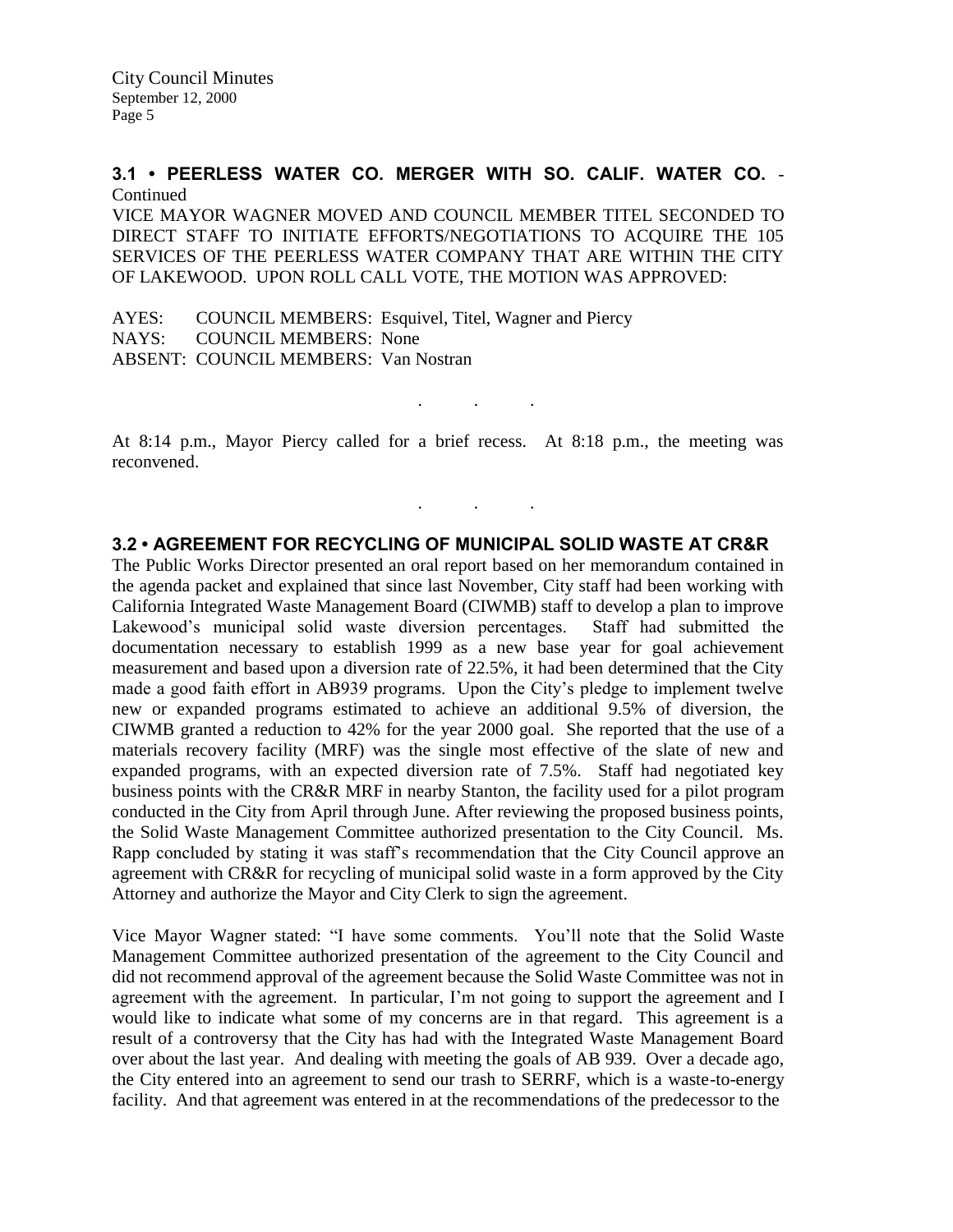**3.2 • AGREEMENT FOR RECYCLING OF MUNICIPAL SOLID WASTE** - Continued current Integrated Waste Management Board, a solid waste management State board. And the recommendations from the County Sanitation District. It was in response to the problems of landfills being filled up at the time and while other people stood back and were wringing their hands over the problem, Lakewood did join with Long Beach in an effort to help resolve that by sending our waste to this waste-to-energy plant. Unfortunately, waste-to-energy plants became unpopular in the State shortly thereafter and became so-called politically incorrect. In 1989, the State implemented the current AB 939 bill which required that cities reduce their . . . recycle at least twenty-five percent of their trash or prevent at least twentyfive percent of their trash from going into landfills. Then by 1995, and then by the year 2000 to reduce that by 50%. And the City was, in fact, felt that we were moving along in an agreeable way with the State staff report until suddenly there were some changes and all of a sudden we had some problems. The fundamental problem that occurs is that of all the people that . . . well, when the trash is burned in the SERRF facility there is a residual of about 30% by weight and only 10% by volume of ash. The SERRF facility paid the cost to develop a facility to turn that into usable road base, essentially recycling that material. The result of that effort is that all the trash that went into SERRF essentially did not go into landfills. They recycled ash, it seems like it would be a reasonable thing that that would be allocated to the . . . the credit for that recycling would be allocated to the agencies that were providing the trash for the facility. However, in a rather bizarre approach, the Waste Management Board decided that the ash that was produced was newly generated ash. So that for every 100,000 tons of trash that went into the facility, the books on how much trash was developed within the County show a 130,000 tons because they say that essentially the ash is somehow is regenerated and is a newly generated solid waste by whoever is operated the facility and they allocated the total amount of the recycling credit then to go to the operator of the facility. Which in our case would be the City of Long Beach. So, total credit goes to the City of Long Beach and course the Solid Waste Management Board wouldn't like to be totally consistent so for Stanislaus County, they said, "Oh, the ash is simply the residual of the material which is going into the facility and therefore it's not newly generated." So, for Stanislaus County it's not newly generated, for Stanislaus County, for every 100,000 tons of trash going into the facility, there's only a 100,000 tons of trash. But for Long Beach there's a 130,000 thousand tons. It's too bad that the Governor didn't change the name of the Integrated Waste Management Board to the Energy Board because now we wouldn't be having all these problems with the restructuring within the electrical area because this Board is very good at generating something out of nothing. However, the bottom line on this is simply that Lakewood should have been receiving a certain amount of credit for this road base. The amount of credit is about 18,000 tons and it amount to about a 17% credit for recycled materials, 17 to 18%. What is before us with CR&R is one part of . . . there are two parts to this agreement with the Integrated Waste Management Board, one is that the Board gives us credit for, an 8% credit which is based on another law that the City managed to get through the legislature to get some special treatment because we have the problem that we send all of our trash to SERRF, that we did this at an increased rate, and to implement a lot of recycling programs on top of that would be a very expensive thing. However, the City does implement a lot of recycling programs and in fact the computations that were referred to earlier indicate that we have at least 22 ½ % with doing nothing. If we added in the credit for the recycled ash, that would be the equivalent of what we're doing with CR&R plus the 8% with a couple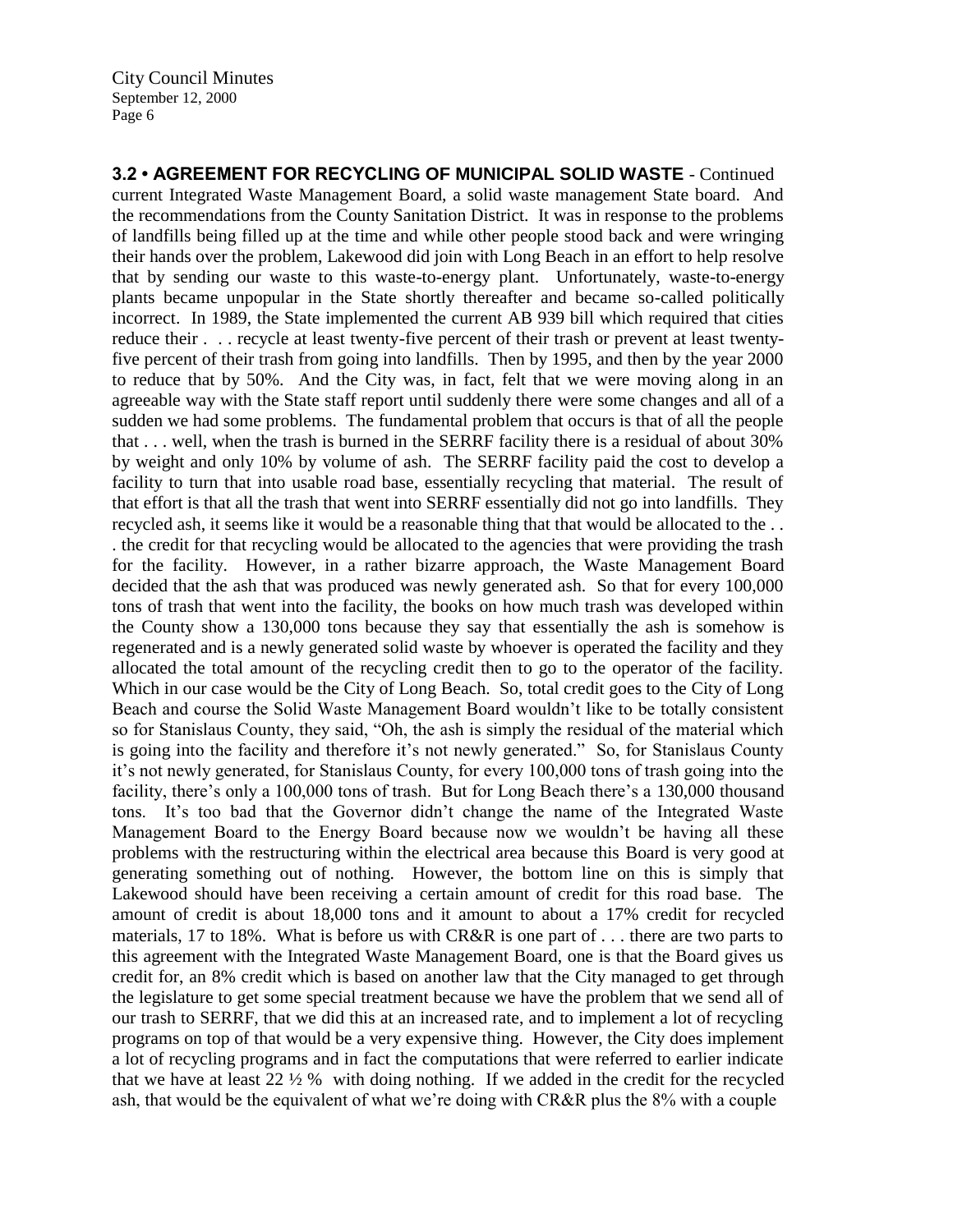**3.2 • AGREEMENT FOR RECYCLING OF MUNICIPAL SOLID WASTE** - Continued percent left over, and we wouldn't have to do the CR& R work if we got that credit like we properly should have. Unfortunately, the Integrated Waste Management Board didn't agree and the only alternative that we would have had would have been to initiate, would be to take the Waste Board to court. It was my view that we would have a good chance to win such a suit and if we did that it would save the City spending over \$400,000 per year to send a large amount of our trash through the CR&R facility. Therein lies the reason for my disagreement. As I mentioned earlier, there were some things done in terms of how this issue was brought before the City Council which bypassed the City Council's Solid Waste Management Committee that I though were inappropriate, that did not give rise to an appropriate definition of the alternatives that the City Council had and it's my feeling that this approach has a number of potential drawbacks and potential costs in the future and that we should have, the City Council should have pursued the legal remedy to determine if, in fact, the Solid Waste Management Board has the right to change the laws of physics. One of the concerns I have is the issue of what happens if the amount of road materials which we currently divert, and get credit for the diverting, these road materials that are broken up then used and recycled for road base materials, represents a substantial amount it's on the order of 8,500 tons per year which is equivalent to about an 8% credit. In the future, that amount is currently in our base year and it's in there because we have a very good program but we also have a very high rate of road repair going on at the present time and in the future if that happens to go down there is the potential that we will have to make up that cost by sending additional materials to CR&R and it raises the specter of another \$400,000 per year or a total of \$800,000 per year extra which is extracted from this community for absolutely no justifiable reason. The other problem that the City is facing at the present time is related to the Air Quality Management requirements and additional requirements have been imposed on city trash haulers that will impact us in the near future which will require the purchase of new trucks which will have low emissions. There is a potential for . . . because of that requirement there will be, along with the fact that we have reduced costs, not reduced costs but just prevented costs from increasing tremendously in the past, in the area of trash hauling by going to recycling if you will, some of the trucks we've been using, which has held costs down. That will also be catching up with us and as these things come together, I think this approach is presenting a very dangerous one in terms of requiring substantial increases in our residents trash bills, \$800,000 per year, \$400,000 per year would amount to somewhere around, oh probably about \$18 per year per household or somewhere on the order of 10 to 15% increase in the current trash rates. So we may be looking at very significant trash rate increases in the future here as potential. To do this without exercising the option of challenging the Waste Management Board is, in my opinion, a mistake. I would probably be less, I might be less inclined to oppose this had I believed that this issue had been properly presented to the City Council and considered by the City Council and that all the ramifications of this decision been appropriately considered but I don't think it was. . . that didn't happen because the primary mechanism the City Council has for accomplishing that was to have this processed through the City Council Committee and that Committee was deliberately bypassed by staff. This is one of those instances where City Hall can't lose because if there are increases, those increases will have to be balanced out by increases in the bills to the residents, that the residents will in fact lose. So, because of this I am going to oppose this action tonight."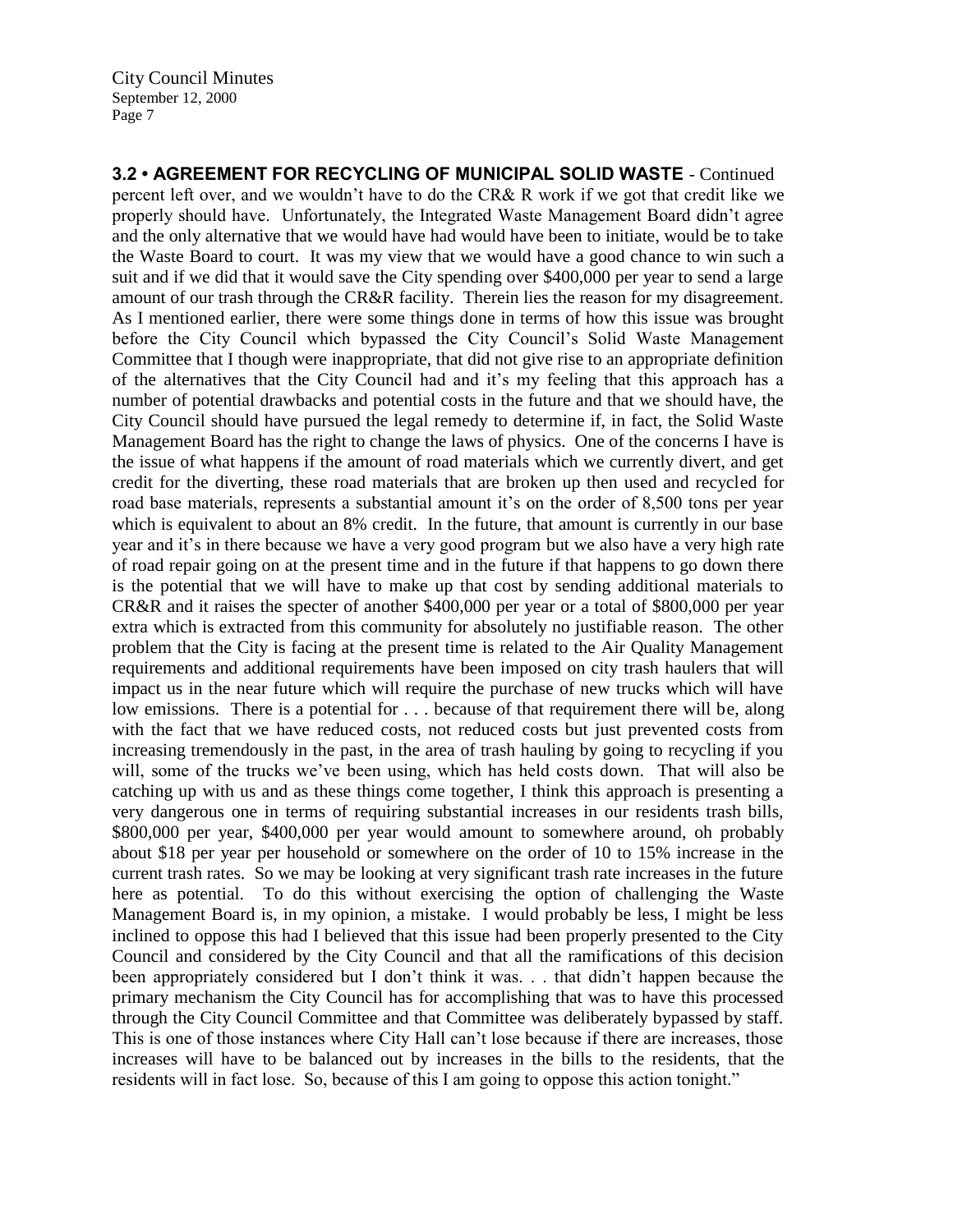**3.2 • AGREEMENT FOR RECYCLING OF MUNICIPAL SOLID WASTE** - Continued Mayor Piercy stated: "As the other member of the two person, Solid Waste Committee I share some of the concerns that Vice Mayor Wagner has expressed but I want to make the record clear that we have lost most of the issues that were discussed as far as the history of the ash issue. We've lost it at the State level, County level and with support of our cities, like Long Beach. At the State level, we've worked on this since '94, '96, somewhere around there we've tried to run legislation and we have not won in the legislative area. Vice Mayor Wagner and myself have been before the committees and also the staff of the State Waste Board and we have not won at that level. The staff has been at the County level and we have not received support from the County Waste Board. We have met with Long Beach and we have agreement to a point, but we have not had the drive that they would support our move in that area. Our own staff has worked on this for years and I commend them for the good work they have done. They have spent a lot of time traveling back and forth to Sacramento and to other kinds of meetings and have worked very diligently in that area. We have hired consultants, an attorney that worked with us who advised that this would be very, very expensive, over \$1,000,000 to sue, to go to court with the Waste Board. Even though we have the moral right to the ash, we still would probably lose this according to the advice of our attorney. Therefore, we would be spending a great deal of money to go to court with the option of probably losing. Following some of those discussions, we discussed the facts of costs and other things, we were deadlocked in the Committee. Therefore, we went to the Council. In sessions with the Council we had a four-to-one vote that we would seek an agreement and that agreement would be within certain bounds, cost bounds and certain things that we would authorize the staff to negotiate some kind of an agreement. I'm happy to report that the agreement was negotiated was within those bounds and we presented it back to the City and we need to move forward, in my estimation, the cost factor, yes, either way it's going to cost us . . . this is the less. This cost will be something that we will deal with in the future and, as all Councils, we will have decisions to be made, step by step as we go, but it will be low in comparison to the risks the Council thinks we would have taken by going into court and following through after a number of years where we've lost at every level. So I would urge this Council to vote for this agreement and that we move ahead with the projects that are planned and move ahead with the efforts that we're going to make to keep this community within the State law, AB 939. Are there any other comments to be made?"

## COUNCIL MEMBER ESQUIVEL MOVED AND COUNCIL MEMBER TITEL SECONDED TO APPROVE STAFF'S RECOMMENDATION.

Council Member Titel stated: "I second. Mr. Mayor I'd like to make one brief comment. In the sixteen and a half years on this Council, one of the things I've learned is never to argue physics with Vice Mayor Wagner. I would not argue physics tonight. I think he is entirely correct. I think that we have a moral right to the ash. There is no argument there. I absolutely agree with Vice Mayor Wagner on that point, however, in listening to our consultants and attorneys, I am not persuaded that we would prevail were we to spend the money in fighting this and so I am compelled to support this as the most reasonable approach to fulfilling our obligation under AB 939 and in a way in which is the most cost effective for our residents. So I will support the motion."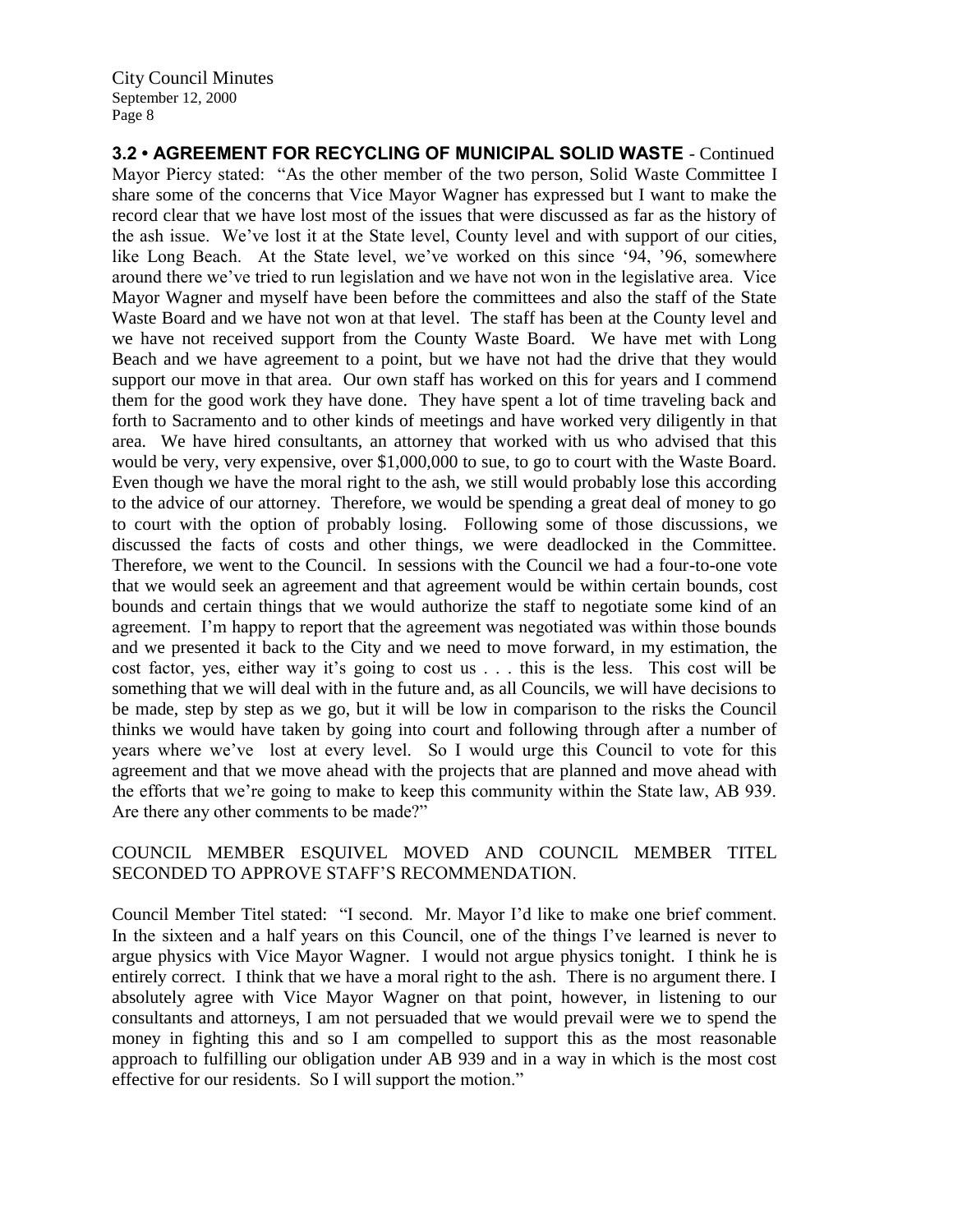**3.2 • AGREEMENT FOR RECYCLING OF MUNICIPAL SOLID WASTE** - Continued Vice Mayor Wagner stated: "I would like to clarify one thing because I don't want my comments to mislead anybody in the City of Long Beach to believe that I am criticizing them for grabbing up all of our ash credits. It turns out that because of the unique math that the Integrated Waste Management Board applies, in spite of getting the credit for everybody's ash, Long Beach only gains by a very miniscule amount of about 1½%. So Long Beach, in a sense, has not really gained materially from this. The other comment that I would like to make is I find the rewriting of history here a little bit interesting. There was no impasse in the Solid Waste Management Committee. The Committee had never gotten to the point of establishing what the options were and ultimately the options all had to come back to the City Council and the City Council had to be the one to make the decisions and I never contested that. My concern is basically that the Committee never really got a chance to define what those options were and actions were taken unilaterally by staff to circumvent the Committee. The other point here has to do with the legal issue and in my opinion the legal issue was misrepresented or misunderstood, I don't know exactly which. It was the assumption of the attorney, for some reason, that we were going to court to protest the establishment of a board policy by the Integrated Waste Management Board and that would not have been the approach that would have been taken. Because with that approach, as was pointed out by the attorney, all that would happen would be it would be sent back to the committee, the Integrated Waste Management Board, the Board would correct any deficiencies in what they had done and would initiate the same policy. But the actual court case that should have been undertaken was to challenge the issue on the basis of physics, as to whether or not the Board even had the right to make the decision they had made. Unfortunately, that never got discussed and never got addressed so we never will know what may or may not have happened under that circumstance."

UPON ROLL CALL VOTE, THE MOTION WAS APPROVED:

AYES: COUNCIL MEMBERS: Esquivel, Titel, and Piercy NAYS: COUNCIL MEMBERS: Wagner ABSENT: COUNCIL MEMBERS: Van Nostran

# **3.3 • WATER REPLENISHMENT DISTRICT OF SOUTHERN CALIFORNIA STATUS REPORT**

. . .

The Water Resources Director presented an oral report based on his memorandum contained in the agenda packet and explained that the State legislature, proving that they listened to the results of the State Auditor's Report and to the local cities, had sent two bills to the Governor that when enacted would change the Water Replenishment District of Southern California's (WRD) management practices over the next two years. Some of the major provisions contained in Assembly Bill 1834 and Senate Bill 1979 included the district be audited by the State Auditor; restricting the assessment fee increases; prohibiting the WRD from incurring indebtedness; requiring the capital improvement projects to be funded through existing reserves or the pumping assessment funds; establishing a technical advisory committee of six water professionals; requiring the district to use the competitive bidding process for contracts; and requiring a cost benefit analysis on all potential projects. He noted that the legislature had stopped short of expanding the board with water professional representative;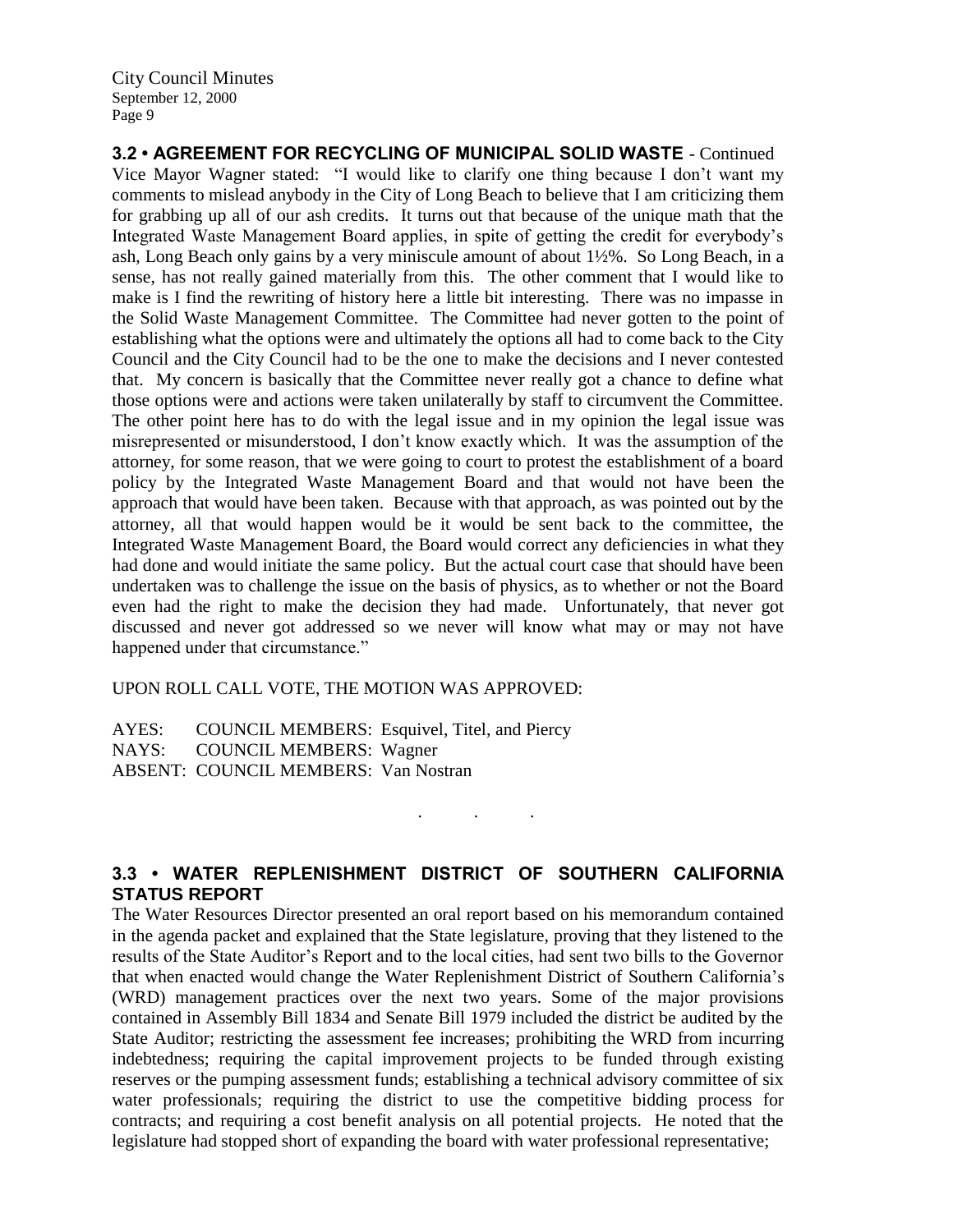## **3.3 • WATER REPLENISHMENT DISTRICT STATUS REPORT** - Continued

however, the bills placed greater restrictions on the district than anticipated. It was expected that the bill would be signed by the Governor and become law on January 1, 2001 with a sunset clause of December 31, 2003 unless extended by future legislation. He added that the Local Area Formation Commission (LAFCO) proceedings remained pending. He concluded by stating it was staff's recommendation that the City urge the Governor to sign the legislation reigning in the WRD and once codified, continue to monitor its implementation. Only at such time that the City Council determined that the pending legislation had failed to successfully halt the WRD's mismanagement should the City move forward with the LAFCO proceedings.

Responding to Mayor Piercy's inquiry about the LAFCO timeline, Mr. Glancy stated that the application had been prepared but not submitted.

Council Member Titel responded to concerns regarding the withdrawal of the LAFCO application by explaining that because the WRD had been heading toward reforms, the City would continue to monitor their actions but would have tools in the arsenal in case the WRD went back to their old ways.

Mayor Piercy commended Mr. Glancy and Council Member Titel who had served as representatives of the City by going to Sacramento and working with the State Assembly.

COUNCIL MEMBER TITEL MOVED AND COUNCIL MEMBER ESQUIVEL SECONDED THAT THE CITY URGE THE GOVERNOR TO SIGN THE LEGISLATION REIGNING IN THE WRD AND ONCE CODIFIED CONTINUE TO MONITOR ITS IMPLEMENTATION. UPON ROLL CALL VOTE, THE MOTION WAS APPROVED:

AYES: COUNCIL MEMBERS: Esquivel, Titel, Wagner and Piercy NAYS: COUNCIL MEMBERS: None ABSENT: COUNCIL MEMBERS: Van Nostran

At 8:59 p.m., the Regular Meeting of the City Council was recessed for the Meeting of the Lakewood Redevelopment Agency. At 9:00 p.m., the City Council Meeting was reconvened.

. . .

. . .

. . .

**ORAL COMMUNICATIONS:** None